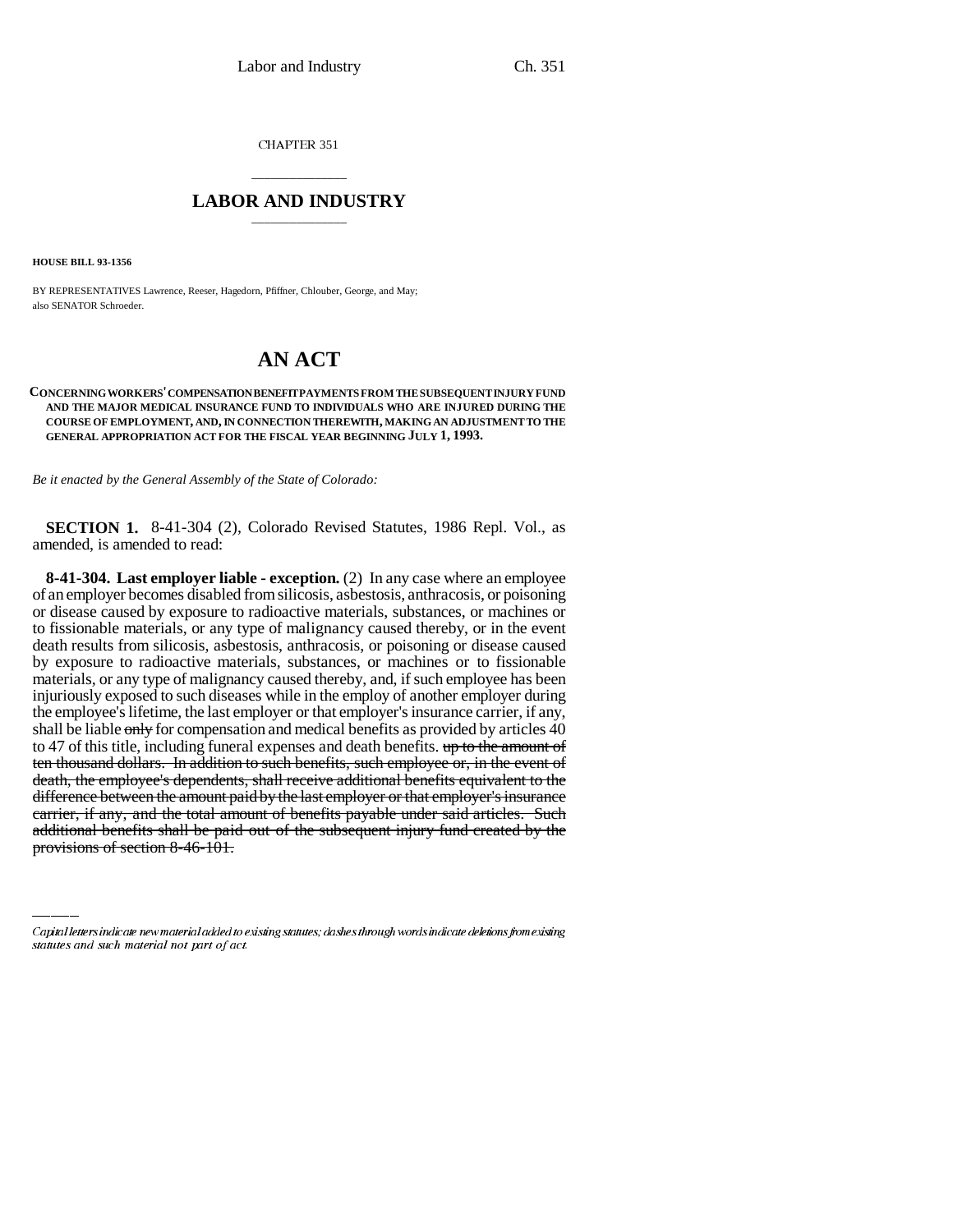**SECTION 2.** 8-46-102 (2) (a) (I) and (2) (g), Colorado Revised Statutes, 1986 Repl. Vol., as amended, is amended, and the said 8-46-102 is further amended BY THE ADDITION OF A NEW SUBSECTION, to read:

**8-46-102. Funding for subsequent injury fund and major medical insurance fund - legislative declaration.** (2) (a) (I) Notwithstanding the provisions of sections 10-3-209 (1) (c) and 10-6-128 (3), C.R.S., for the purpose of funding the financial liabilities of the subsequent injury fund pursuant to this section AND OF THE MAJOR MEDICAL INSURANCE FUND PURSUANT TO SECTION 8-46-202, every person, partnership, association, and corporation, whether organized under the laws of this state or of any other state or country, every mutual company or association, every captive insurance company, and every other insurance carrier, including the Colorado compensation insurance authority, insuring employers in this state against liability for personal injury to their employees or death caused thereby under the provisions of articles 40 to 47 of this title shall, as provided in this subsection (2), be levied a tax upon the premiums received in this state, whether or not in cash, or on account of business done in this state for such insurance in this state at a rate of four-tenths of one percent until June 30, 1992, and, on and after July 1, 1992, at a rate not to exceed one percent THREE AND ONE-QUARTER PERCENT UNTIL THE BALANCE IN EITHER OR BOTH FUNDS EXCEEDS THE ESTIMATED ACTUARIAL PRESENT VALUE OF FUTURE CLAIM PAYMENTS FOR WHICH SUCH FUND IS LIABLE, AFTER WHICH TIME SAID SURCHARGE SHALL BE REDUCED OR ELIMINATED, AS THE CASE MAY BE, AS DETERMINED BY THE DIRECTOR IN ACCORDANCE WITH SUBSECTION (3) OF THIS SECTION. Such insurance carriers shall be credited with all cancelled or returned premiums actually refunded during the year of such insurance.

(g) All moneys collected pursuant to this subsection (2) shall be transmitted to the state treasurer, as custodian, who shall credit the same to the subsequent injury fund AND TO THE MAJOR MEDICAL INSURANCE FUND AS DETERMINED BY THE DIRECTOR IN ACCORDANCE WITH SUBSECTION (3) OF THIS SECTION. Any interest earned on the investment or deposit of moneys in the subsequent injury fund SAID FUNDS shall remain in the fund FUNDS and shall not revert to the general fund of the state at the end of any fiscal year. No investment earnings or other moneys in the subsequent **injury fund** SAID FUNDS shall be subject to any management fee imposed by law for the benefit of the general fund.

(3) (a) AS DETERMINED BY THE DIRECTOR, A PORTION OF THE REVENUE RECEIVED EACH YEAR PURSUANT TO SUBSECTION (2) OF THIS SECTION SHALL BE DEPOSITED INTO THE SUBSEQUENT INJURY FUND, ESTABLISHED IN SECTION 8-46-101 (1) (b), BASED UPON THE DIRECT AND INDIRECT COSTS OF ADMINISTRATION OF SUCH FUND AND PROJECTIONS OF BENEFIT PAYMENTS AND SETTLEMENTS OF BENEFIT CLAIMS. THE REMAINING REVENUE SHALL BE DEPOSITED INTO THE MAJOR MEDICAL INSURANCE FUND, ESTABLISHED IN SECTION 8-46-202 (1), UNTIL THE BALANCE IN SUCH FUND EXCEEDS THE ESTIMATED ACTUARIAL PRESENT VALUE OF FUTURE CLAIM PAYMENTS PLUS THE AMOUNT NECESSARY TO PAY THE DIRECT AND INDIRECT COSTS OF ADMINISTRATION OF THE FUND, AT WHICH TIME SUCH REVENUE SHALL BE DEPOSITED INTO THE SUBSEQUENT INJURY FUND. REVENUE SHALL CONTINUE TO BE DEPOSITED INTO THE SUBSEQUENT INJURY FUND UNTIL THE BALANCE IN SUCH FUND EXCEEDS THE ESTIMATED ACTUARIAL PRESENT VALUE OF FUTURE CLAIM PAYMENTS, AT WHICH TIME THE SURCHARGE RATE ESTABLISHED IN PARAGRAPH (a) OF SUBSECTION (2) OF THIS SECTION SHALL BE REDUCED TO ZERO.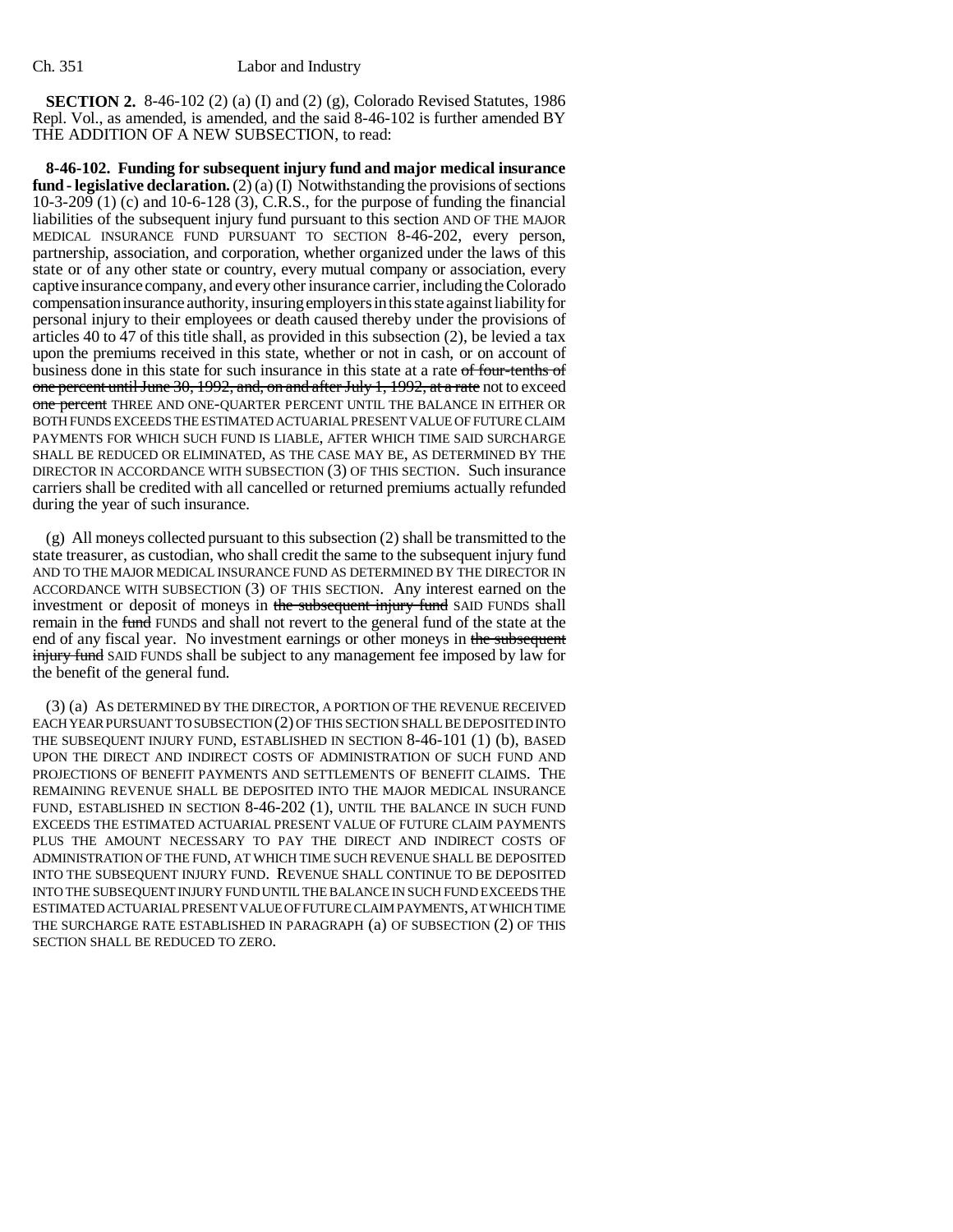(b) FOR THE PURPOSE OF DETERMINING THE PROPER ALLOCATION OF THE SURCHARGE AND MAKING THE ESTIMATES CONTEMPLATED IN PARAGRAPH (a) OF THIS SUBSECTION (3), THE DIRECTOR SHALL CONTRACT FOR THE SERVICES OF QUALIFIED PRIVATE ACTUARIES. THE DIRECTOR SHALL REPORT SUCH DETERMINATIONS AND ESTIMATES TO THE GENERAL ASSEMBLY ON OR BEFORE JANUARY 1 OF EACH YEAR.

**SECTION 3.** 8-46-104, Colorado Revised Statutes, 1986 Repl. Vol., as amended, is amended to read:

**8-46-104. Closure of fund.** No cases shall be accepted into the subsequent injury fund for injuries not including occupational diseases as described in section  $8-41-304$  (2), occurring on and OR after July 1, 1993, OR FOR OCCUPATIONAL DISEASES OCCURRING ON OR AFTER APRIL 1, 1994. When all payments have been made for all cases accepted into the fund, any remaining balance shall revert to the general fund. The department of labor and employment shall provide an actuarial study on the current status and future impact of the subsequent injury fund by January 1, 1993.

**SECTION 4.** 8-46-105, Colorado Revised Statutes, 1986 Repl. Vol., as amended, is amended to read:

**8-46-105. Calculation of premium - permanent total disability - employer may request examination.** (1) Effective July 1, 1993, in any case in which an employee previously has sustained permanent partial disability and, in a subsequent injury, sustains additional permanent partial disability and it is shown that the combined industrial disabilities render the employee permanently and totally disabled, then the premiums of the employer in whose employ the employee sustained such subsequent injury shall be determined only on the basis of THE IMPAIRMENT RATING FOR such subsequent injury and not on the basis of the employee's permanent total disability. IF SUCH EMPLOYER DISPUTES THE IMPAIRMENT RATING FOR THE SUBSEQUENT INJURY, THE EMPLOYER SHALL REQUEST AN INDEPENDENT MEDICAL EXAMINATION PURSUANT TO THE PROCEDURES SET FORTH IN SECTION 8-42-107. THE FINDING OF THE INDEPENDENT MEDICAL EXAMINER REGARDING THE IMPAIRMENT RATING MAY BE OVERCOME ONLY BY CLEAR AND CONVINCING EVIDENCE. The total cost of the employee's permanent total disability shall not be considered in determining the employer's premiums, but shall be considered by the commissioner of insurance in setting rates. The insurance carrier or self-insured employer may seek indemnification from any previous employer of the injured employee for a share of benefits proportional to their liability.

(2) IN ANY CASE IN WHICH AN EMPLOYEE BECOMES DISABLED BY AN OCCUPATIONAL DISEASE AND THE EMPLOYER IS LIABLE FOR BENEFITS PURSUANT TO SECTION 8-41-304 (2), THEN THE PREMIUMS OF THE EMPLOYER IN WHOSE EMPLOY THE EMPLOYEE BECAME DISABLED SHALL BE DETERMINED ONLY ON THE BASIS OF THE IMPAIRMENT RATING FOR THE PORTION OF THE OCCUPATIONAL DISEASE ATTRIBUTABLE TO SUCH EMPLOYER AND NOT ON THE BASIS OF THE COMBINATION OF SUCH PORTION AND ANY PRIOR IMPAIRMENT RESULTING FROM SUCH OCCUPATIONAL DISEASE. FOR THE PURPOSES OF PREMIUM CALCULATIONS, IF SUCH EMPLOYER DISPUTES THE IMPAIRMENT RATING FOR THE OCCUPATIONAL DISEASE, THE EMPLOYER SHALL REQUEST AN INDEPENDENT MEDICAL EXAMINATION PURSUANT TO THE PROCEDURES SET FORTH IN SECTION 8-42-107. THE FINDING OF THE INDEPENDENT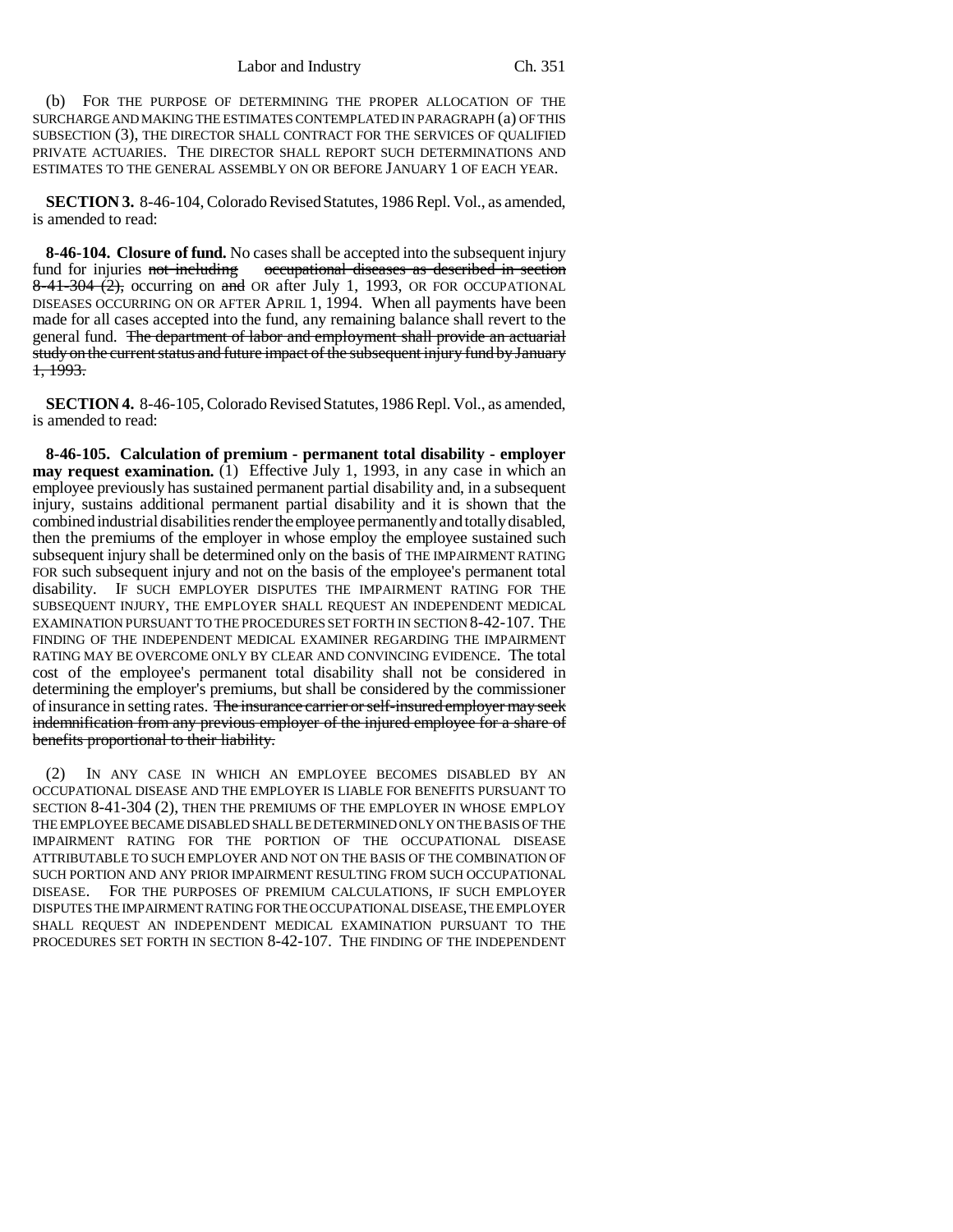### Ch. 351 Labor and Industry

MEDICAL EXAMINER REGARDING THE IMPAIRMENT RATING MAY BE OVERCOME ONLY BY CLEAR AND CONVINCING EVIDENCE. THE TOTAL COST OF THE EMPLOYEE'S OCCUPATIONAL DISEASE SHALL NOT BE CONSIDERED IN DETERMINING THE EMPLOYER'S PREMIUMS, BUT SHALL BE CONSIDERED BY THE COMMISSIONER OF INSURANCE IN SETTING RATES.

**SECTION 5.** Part 1 of article 46 of title 8, Colorado Revised Statutes, 1986 Repl. Vol., as amended, is amended BY THE ADDITION OF A NEW SECTION to read:

**8-46-109. Legislative declaration - claims management - transfer of portfolio.** (1) THE GENERAL ASSEMBLY FINDS AND DECLARES THAT THE PURPOSE OF THIS SECTION IS TO PROVIDE FOR PROMPT, EFFICIENT, AND FAIR SETTLEMENT OF ALL PENDING CLAIMS AND THE CLOSURE OF BOTH THE SUBSEQUENT INJURY FUND AND THE MAJOR MEDICAL INSURANCE FUND AS SOON AS IS PRACTICABLE.

(2) AS NECESSARY TO AUGMENT THE DIVISION'S REGULAR STAFF, THE DIRECTOR SHALL CONTRACT FOR THE SERVICES OF QUALIFIED SPECIALISTS IN THE AREA OF SETTLEMENTS, WHO SHALL, ON THE DIRECTOR'S BEHALF, NEGOTIATE FOR AND ENTER INTO SETTLEMENTS OF CLAIMS OF THE SUBSEQUENT INJURY FUND AND THE MAJOR MEDICAL INSURANCE FUND FOR PRESENT VALUE WHENEVER POSSIBLE.

ON OR BEFORE JANUARY 1, 1995, THE EXECUTIVE DIRECTOR OF THE DEPARTMENT OF LABOR AND EMPLOYMENT SHALL SUBMIT A DETAILED PROPOSAL TO THE MEMBERS OF THE HOUSE AND SENATE BUSINESS AFFAIRS AND LABOR COMMITTEES REGARDING A REQUEST FOR PROPOSALS TO EFFECTUATE A PORTFOLIO TRANSFER OF PRESENT AND FUTURE CLAIMS OF THE SUBSEQUENT INJURY FUND AND ITS FUTURE LIABILITY TO A PRIVATE INSURANCE CARRIER. FOLLOWING REVIEW BY SAID COMMITTEES AND THE INCORPORATION OF ANY CHANGES REQUIRED THEREBY, THE EXECUTIVE DIRECTOR SHALL PROCEED TO ACCEPT PROPOSALS FOR SUCH TRANSFER SUBJECT TO ALL APPLICABLE LAWS AND RULES GOVERNING STATE BIDS AND PROCUREMENTS. THE EXECUTIVE DIRECTOR SHALL REPORT THE RESULTS OF THE REQUEST FOR PROPOSALS TO THE GENERAL ASSEMBLY IMMEDIATELY UPON COMPLETION OF THE PROCESS.

**SECTION 6.** 8-46-202 (3), (4), and (5), Colorado Revised Statutes, 1986 Repl. Vol., as amended, are repealed as follows:

**8-46-202. Major medical insurance fund - tax imposed - returns.** (3) Notwithstanding the provisions of sections  $10-3-209$  (1) (c) and  $10-6-128$  (3), C.R.S., for the purpose of the establishment, maintenance, and continuance of the major medical insurance fund, every person, partnership, association, and corporation, whether organized under the laws of this state or of any other state or country, every mutual company or association, and every other insurance carrier, including the Colorado compensation insurance authority, insuring employers in this state against liability for personal injury to their employees or death caused thereby under the provisions of the "Workers' Compensation Act of Colorado", articles 40 to 47 of this title, shall, as provided in this article, pay a tax upon the premiums received in this state, whether or not in cash, or on account of business done in this state for such insurance in this state at the rate of two and one-quarter percent of the amount of such premiums until the balance in the major medical insurance fund exceeds the estimated actuarial present value of future claim payments, after which time, said tax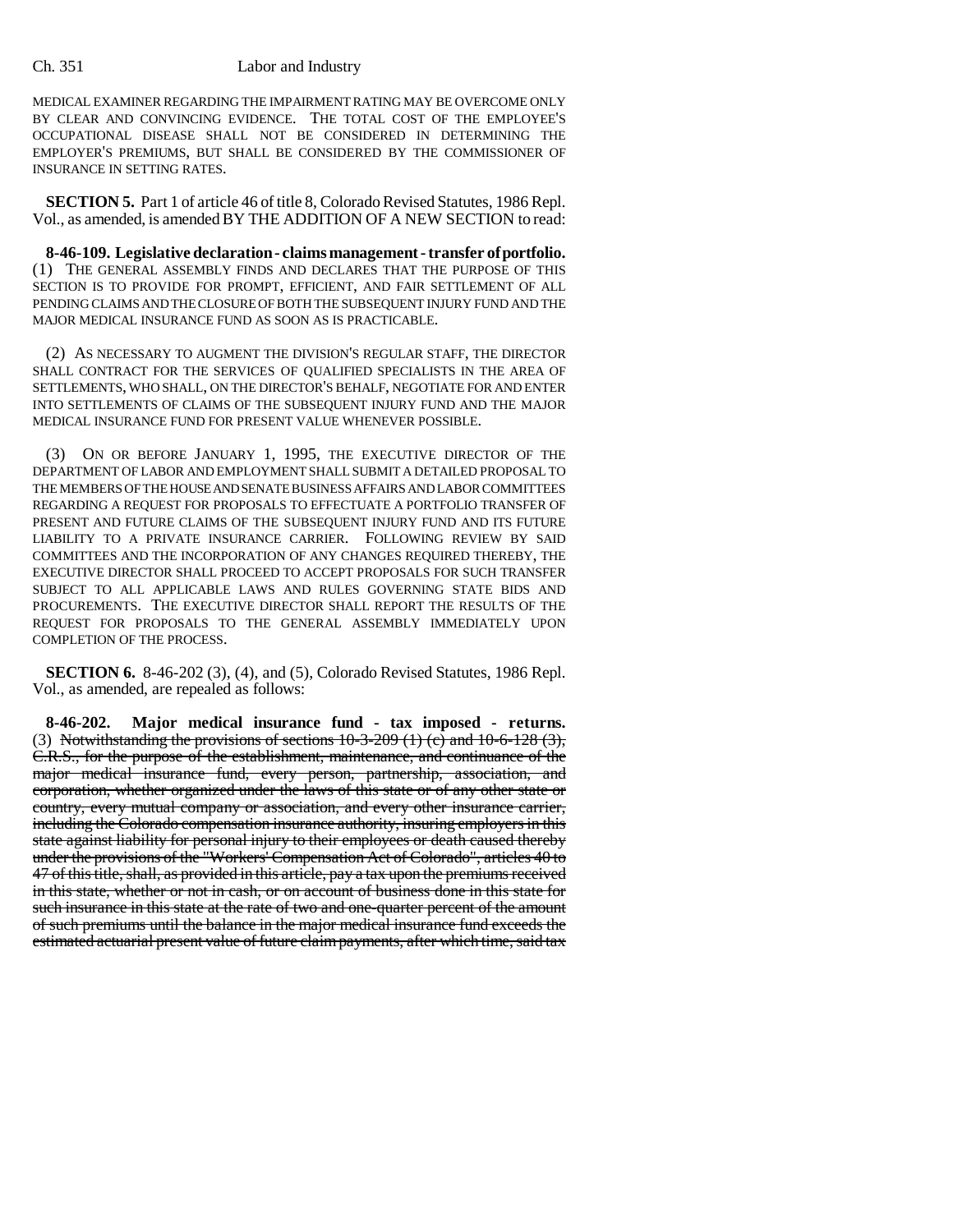shall no longer be collected. Such insurance carriers shall be credited with all cancelled or returned premiums actually refunded during the year of such insurance.

(4) Every such insurance carrier shall, on the first day of July, 1971, and semiannually thereafter, make a return, verified by affidavits of its president and secretary, or other chief officers or agents, to the division, stating the amount of all such premiums received and credits granted during the period covered by such return. Every insurance carrier required to make such return shall file the same with the division within thirty days after the close of the period covered thereby, and shall, at the same time, pay to the division a tax ascertained as provided in subsection (3) of this section, less return premiums on cancelled policies.

(5) Every employer acting as a self-insurer under the provisions of the "Workers' Compensation Act of Colorado" shall, under oath, report to the division such employer's payroll in such form as may be prescribed by the director and at the times in this article provided for premium reports by insurance companies in subsection (4) of this section. The division shall assess against such payroll a tax for the purposes of this article ascertained as provided in subsection (3) of this section on the basic premiums chargeable against the same or most similar industry or business taken from the manual insurance rates chargeable by the Colorado compensation insurance authority fund, and, upon receipt of notice from the division of the tax so assessed, every such self-insurer shall, within thirty days of the receipt of such notice, pay to the division the tax so assessed.

**SECTION 7.** 8-46-203, Colorado Revised Statutes, 1986 Repl. Vol., as amended, is repealed as follows:

**8-46-203. Failure to make returns.** If any such insurance carrier or self-insurer fails or refuses to make the return required by this part 2, the director shall assess the tax against such insurance carrier or self-insurer at the rate provided for in this article on such amount of premium as the director may deem just, and the proceedings thereof shall be the same as if the return had been made.

**SECTION 8.** 8-46-204, Colorado Revised Statutes, 1986 Repl. Vol., as amended, is repealed as follows:

**8-46-204. Use of funds limited.** All funds received by the division under the provisions of this part 2 shall be devoted to defray the cost of administration, investigation, medical, surgical, dental, hospital, nursing, and drug expenses and expenses for medical, hospital, and surgical supplies, crutches, apparatus, and vocational rehabilitation, which shall include tuition, fees, transportation, and weekly maintenance equivalent to that which the employee would receive under section 8-42-105 for the period of time that the employee is attending a vocational rehabilitation course, which expenses are necessary to effect the recovery, alleviate pain, or reduce the disability of employees who have established their entitlement to disability benefits under the "Workers' Compensation Act of Colorado" in accordance with and subject to the provisions of said act.

**SECTION 9.** 8-46-207, Colorado Revised Statutes, 1986 Repl. Vol., as amended, is repealed as follows: